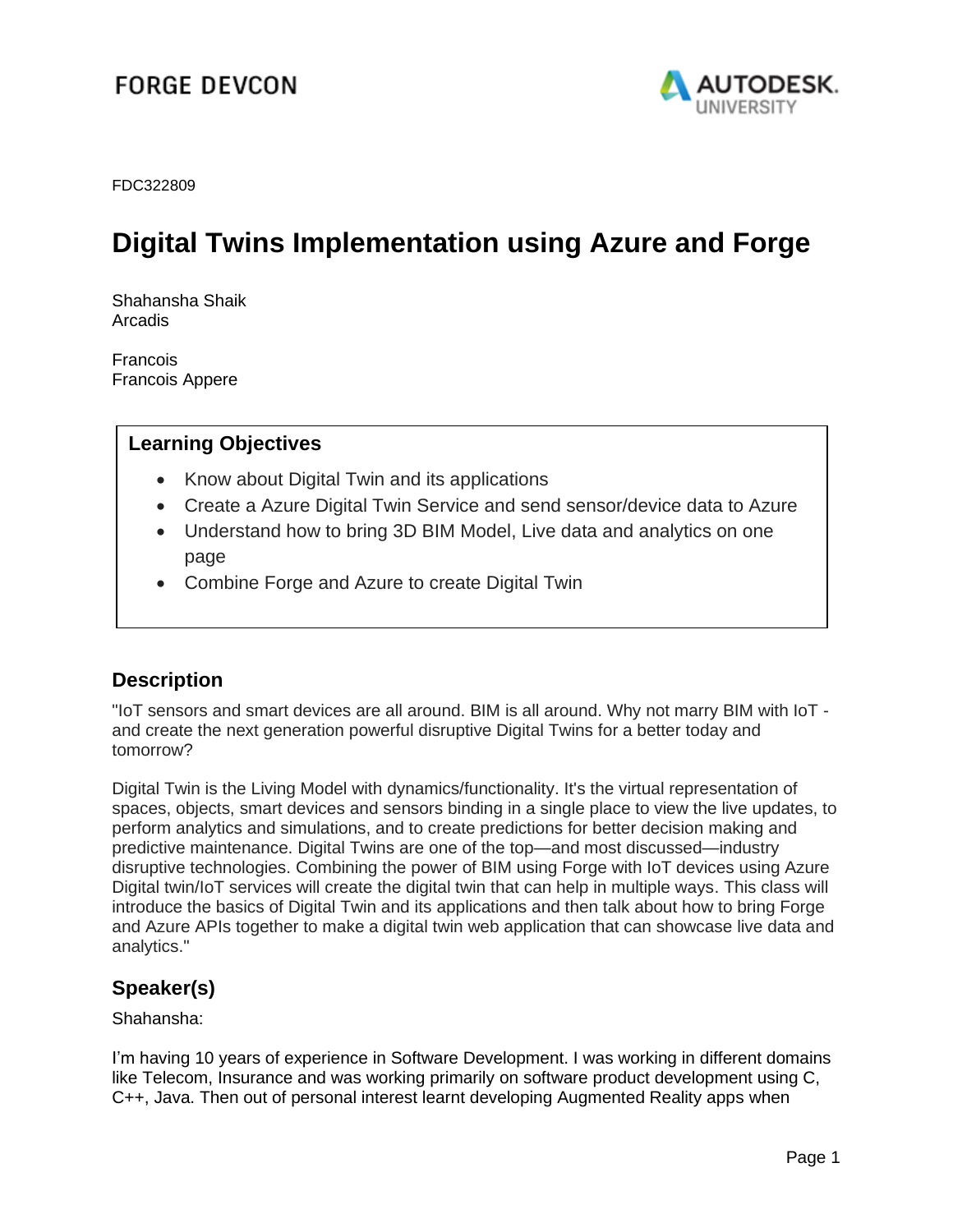

HoloLens was released and posted some technical videos in Youtube. This landed me in Arcadis, the design and consultancy firm for natural and build assets. From then started working on multiple latest technologies like Augmented / Virtual Reality, Robotic Process Automation, Digital Twins, Forge, Alexa skills, Analytics etc. I have developed 50+ websites, number of variety Windows, IOS and Android apps. Very actively engaged in current Civil industry digital transformation ranging from Analytics to AI using voice assistants, chatbots, BI, visualizations, Autodesk Forge, Machine Learning, AR/VR, IoT. My site: [www.shahansha.com](http://www.shahansha.com/)

#### François Appéré:

Francois is the North America BIM Lead at Arcadis. He is responsible for the implementation of BIM within Arcadis North America (5000+ staff) across the three business lines (Water, Environment, Infrastructure). François has a strong background in civil engineering, bridge design, BIM process, and leadership. He studied BIM Management at the Ecole des Ponts et Chaussées de Paris and dedicated his thesis to the BIM implementation in the bridge design process. François started his career working for Arcadis France as a bridge designer before managing infrastructure projects. He worked as Project BIM Manager for several major projects in France and Europe. He is an active member of the Arcadis global BIM community and has initiated and chaired for two years the Community of Practitioners of BIM for Infrastructure. François has participated in global leadership and development teams and is driven by improving the working process and integrating new technologies in daily workflows.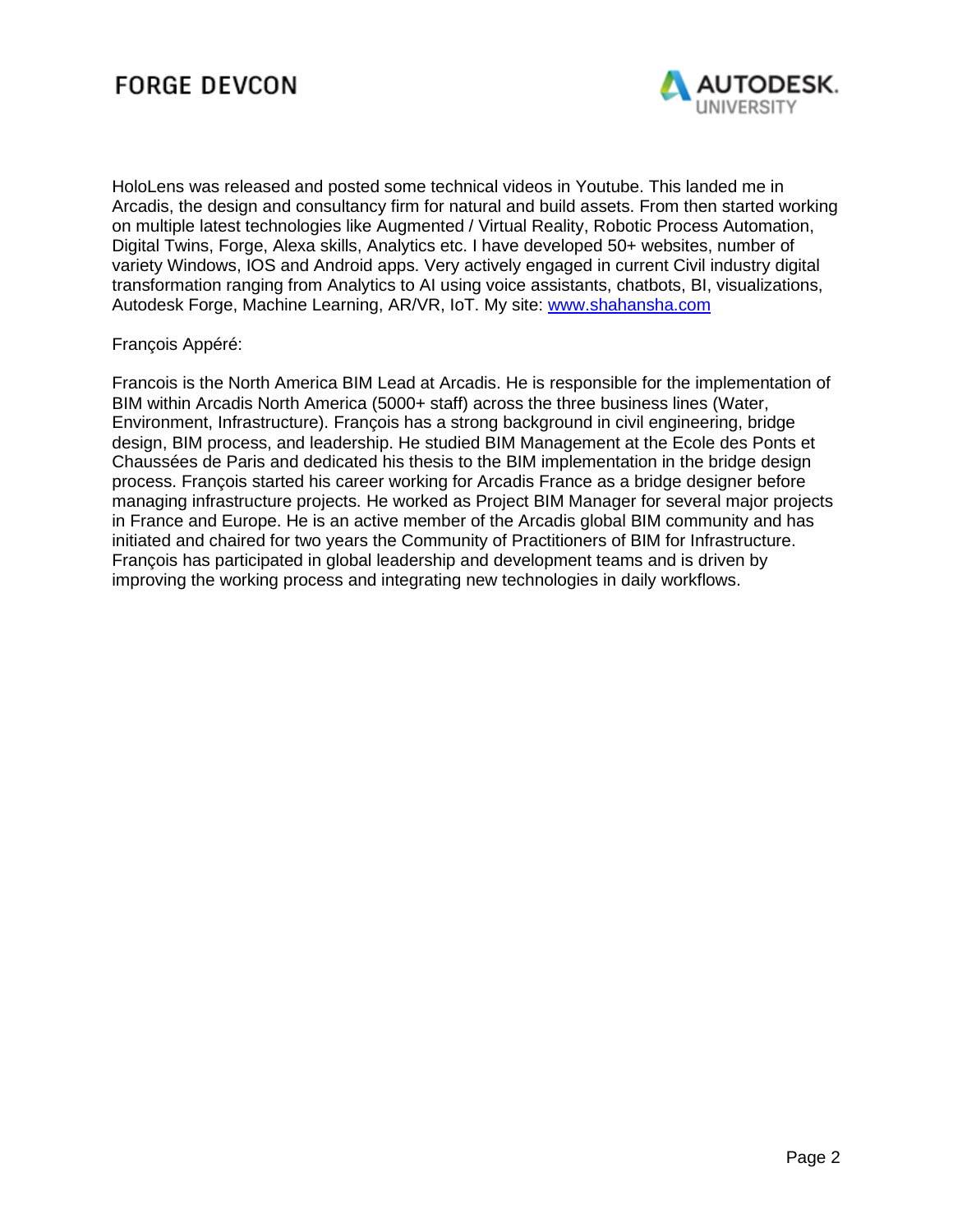### **FORGE DEVCON**



#### **Digital Twins Introduction:**

Digital Twin is the working virtual representation of physical object (built or natural). Digital twin is the combination of representation like 3d model with the data like the live sensor data. It shows the working nature of the physical asset in real-time from remote location on most platforms. There are 6 key aspects of Digital Twin:

- *Visualization*
- *Live*
- *Analytics*
- *Simulations*
- *Predictions*
- *Automation*

Digital Twin is bi-directional. It just doesn't get the data from real object but also can send instructions to its physical twin to automate things.



### **Azure Digital Twin Service:**

Microsoft Azure has digital twin service that makes things easier to create and maintain a digital twin. It connects the people, spaces and devices. This helps in getting data from smart devices/sensors to cloud and connect it models/spaces to show case data in real-time and helps in monitoring, analytics, predictions. More details : [https://docs.microsoft.com/en](https://docs.microsoft.com/en-us/azure/digital-twins/about-digital-twins)[us/azure/digital-twins/about-digital-twins](https://docs.microsoft.com/en-us/azure/digital-twins/about-digital-twins)